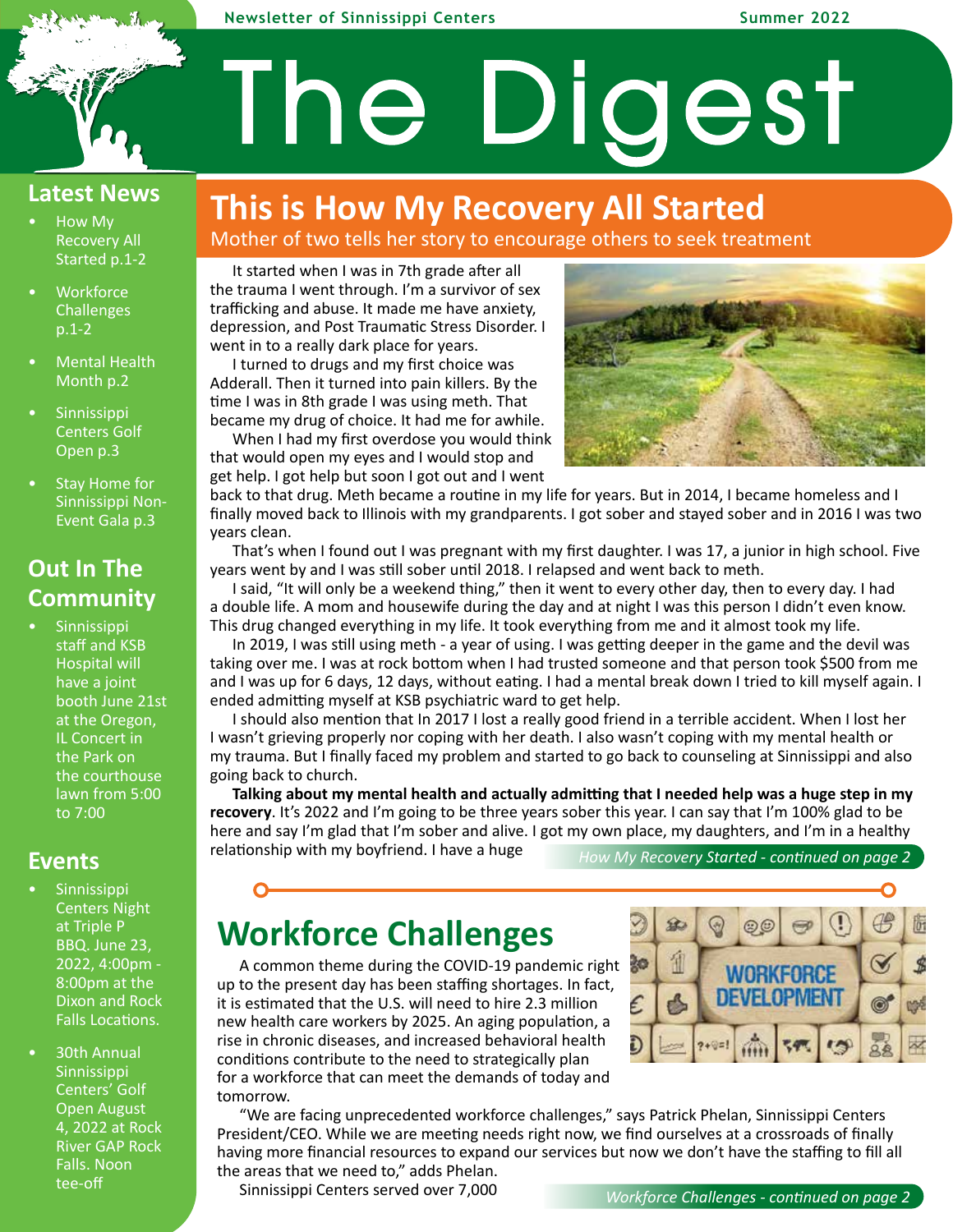# The Digest

# What's New?

### **Sinnissippi Centers' New CCO**

Tammy Stewart was recently named Sinnissippi Centers' new Chief Clinical Officer (CCO). Stewart had been Sinnissippi's Director of Specialty Services. Her position prior to that was Associate Director of Adult Services. Stewart



has been with Sinnissippi Centers for over 19 years. She received her undergraduate and graduate degrees from Western Illinois University and is a Licensed Clinician Professional Counselor and a Mental Health First Aid instructor.

### **New to Our Website**

Sinnissippi Centers has added Spanish translation to our website. Any text on our website can be converted using Google translate. Images and other graphics cannot be translated. We also have added a page to our website to reflect our commitment to diversity, equity, and inclusion. Visit sinnissippi.org,<br>then click About, and you will see the page link in the drop down.

### **June is Men's Health Month**

On the heels of May is Mental Health Awareness Month, and Women's Health Month, June is designated as Men's Health Month. Over 6 million men suffer from depression each year. The highest suicide rates in the U.S. are Caucasian men over 85. Gay and bisexual men are more likely to develop mental health disorders and are at an increased risk for suicide especially before age 25. Overall, male suicides have been on the rise since 2000.

# Mental Health Awareness Month

Each year in May we observe Mental Health Awareness Month. Declared in 1949 by Mental Health in America, during May we try to raise awareness of mental illnesses and reduce the stigma that still exists around these chronic diseases of the brain.

This May, millions more Americans no doubt had awareness of the importance of their mental wellness due to living through the global COVID-19 pandemic. Nearly one in five U.S. adults lives with a mental illness, over 50 million people.

Wellness is essential to living a full and productive life. Stress affects our wellness and is something we all experience but there are ways to either better deal with stress or reduce it in our lives.

Anxiety disorders affect around 40 million Americans annually making them the most common mental health condition in the United States.

Depression affects nearly 8% of the U.S. adult population. post-traumatic stress disorder affects

around 11 million Americans annually. bipolar disorder affects around 6 million Americans annually.

It is common for mental illnesses to co-occur with substance use disorders and other diseases like diabetes, heart disease, etc.



*Sinnissippi's Dixon-Route 2 office Sinnissippi's Mt Carroll office*

Sinnissippi staff marked the month by conducting what we have come to

call "color wars", a decoration extravaganza that includes a lot of information about mental illnesses.

## O How My Recovery All Started

### *Continued from page 1*

support system with my grandparents, my best friend, and my boyfriend.

I also suffer from borderline personality disorder. Being a working mom who suffers from these mental disorders, I have my good days and my bad days. But no matter how hard the days get, my girls are always there to get me through it. On the days when I feel like using, all it takes is one look at my girls and I know I have to remain sober for not only them, but for me too!

I still struggle every day and some days are hard but I find ways to cope like music. I love music. It helps me in so many ways. If I can't openly express myself with words I use music. Also I have TikTok that I use to cope - I make mental health awareness videos. I help others who deal with addictions or trauma. I hope I can help others to reach out and get help. **Everyone who deals with addiction can get help and you can**  recover. We do recover, I promise, one step at a time.

# Workforce Challenges

### *Continued from page 1*

clients in the previous 12-month period, a number that was under 6,000 a couple years ago and around 5,000 a few years prior to that.

"Sinnissippi Centers has already seen some incredible growth in the last few years. However, the demand is increasing at a level that far surpasses the supply of applicants," says Phelan. "A lack of psychiatrists and master's level clinicians has been a growing reality for us for some time. The new reality is that we are facing increased competition for employees at all levels," adds Phelan. "Many industries are implementing dramatic salary increases, and we have attempted to keep pace."

"We hope that part of the answer for us will be the desire, especially among those new to the field, to have careers that are meaningful and provide a sense of fulfillment, which this type of work definitely does," says Phelan.



*Sinnissippi's Sterling office*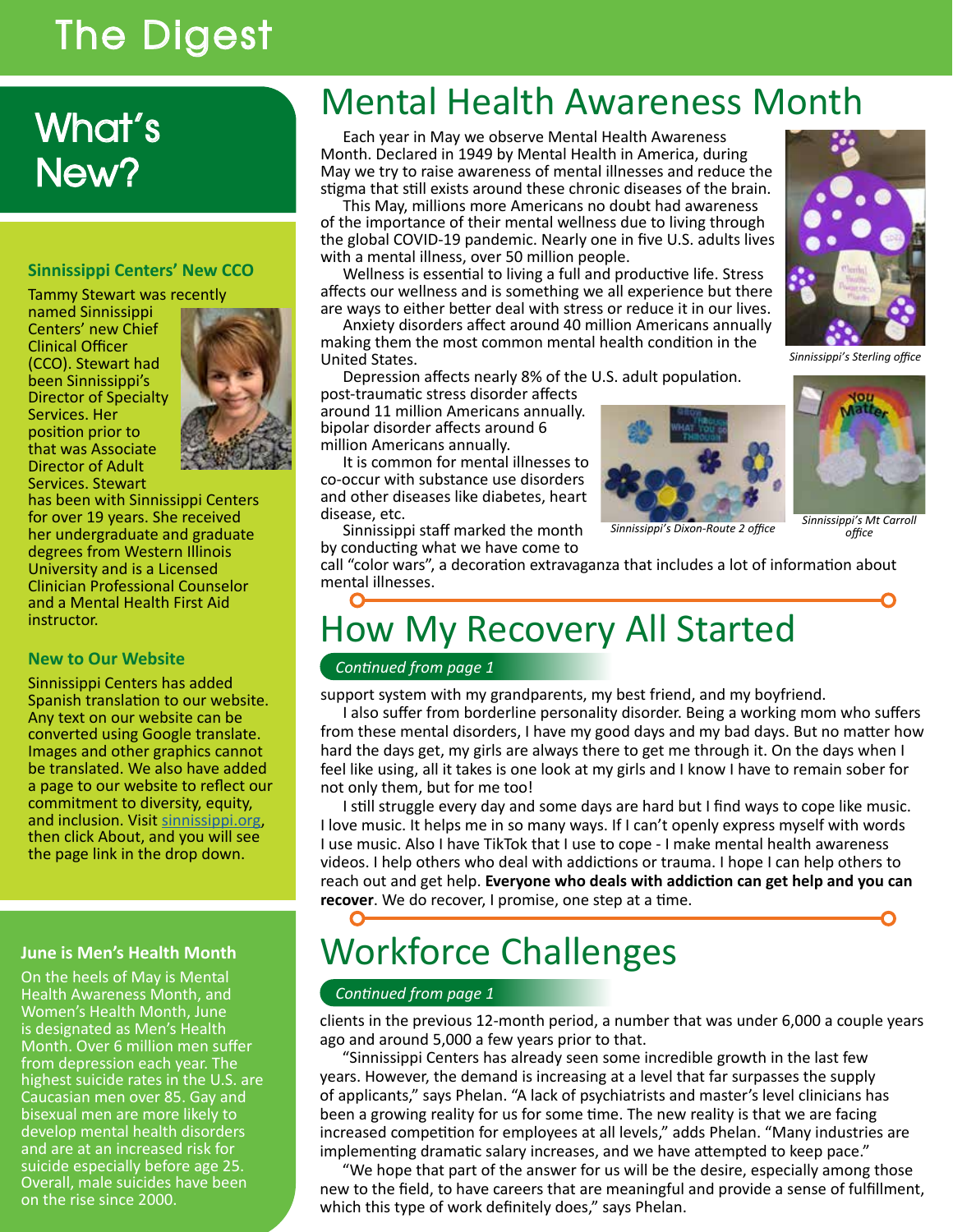# Summer 2022

# 30th Annual Golf Open

Thirty years ago this year the very first Sinnissippi Golf Open took place with 51 golfers enjoying a day on the links to raise funds to benefit clients of Sinnissippi Centers. There have been changes to the event over the years, but the common element for each and every Golf Open is that it's always been a "FUNraiser" - A great time raising funds for a good cause.

The tradition continues this year on August 4th at Rock River GAP in Rock Falls with a **brand new start time**: A **12:00 noon** tee-off.<br>The registration form has

been posted on our website, www.sinnissippi.org, and we mailed out the form to our postal and email lists in mid May. Deadline to register is July 15, 2022. If you didn't receive a form in the mail or in an email, and you want to participate, go to the website listed above or you can call Sinnissippi's Marketing Coordinator **Andrew Jackson**  at 815-284-6611, or email us at info@sinnissippi.com.



The Golf Open is a

scramble format, often called best-ball, so you don't have to be a low handicap or scratch golfer to be able to enjoy the event. Golfers of all skill levels are welcome.

**Proceeds will go toward purchasing Automated External Defibrillators** (AED's) for Sinnissippi Centers' offices, apartment sites, and recovery homes.

AED's are important life saving equipment. They are portable devices. The survival rate of a patient defibrillated within the first three minutes of a cardiac arrest approaches 95%. AEDs are as essential as fire extinguishers.



*An example of an AED*

# Stay Home For Sinnissippi

The 3rd annual Stay Home for Sinnissippi Non-Event Gala was another success.

Planned before COVID-19 as a virtual event, the event encourages "participants" to stay home, have fun, relax, and work on their mental wellness while supporting the event with a donation or purchase of online auction item. It's also intended as a kickoff event for May is Mental Health Awareness



Month, and the secondary goal of the event is to bring awareness to mental health and to offer resources for participants to improve their mental wellness.

This year's proceeds, like with the Golf Open, will go to purchase Automated External Defibrillators for Sinnissippi Centers' offices, apartment sites, and recovery homes.

Thank you to all our donors and participants, and we look forward to planning a bigger and better Stay Home Non-Event Gala next year.

## The Digest Newsletter Summer 2022

Editor: Andrew Jackson Writers: Andrew Jackson Contributors: Phyllis Berge , Patrick Phelan, DeAnne White

# More News

## **Recent Donations**

102.3 The Coyote FM Anonymous Dean Ahlers Charis Allen Basil Tree Ristorante Jeff & Phyllis Berge Jeremy & Nicole Bleuer Alison Boothe Boss Carpet One Floor & Home Lyn Brokaw Jessica Burrows Kevin Buss Darlene Butterbaugh David & Marlene Cain Anita Carney John & Beth Chase Kim Crump Tymi Currens Connie Davis Angie Day Pamela Delp Dixon Historic Theatre Dixon Petunia Festival Jana Espinoza Faith Lutheran Church Rochelle Trudie Flaningam Hairy Cow Brewing Company Julie & Ron Hammer Katie Hazek Tom Hermes Renee Hill Valerie Howard Dr. Thomas Hughes Jason Hull Rebecca Huntley Jessica Hutchinson Andrew & Beverly Jackson Rebecca Johanning Doreen Johnson Synthia Jones Kelly's Mexican Restaurant Stacie & Joshua Kemp Ashley Koza Dolores Kustom Maggie LaFever William LeFevre

*Recent Donations continued on back page*